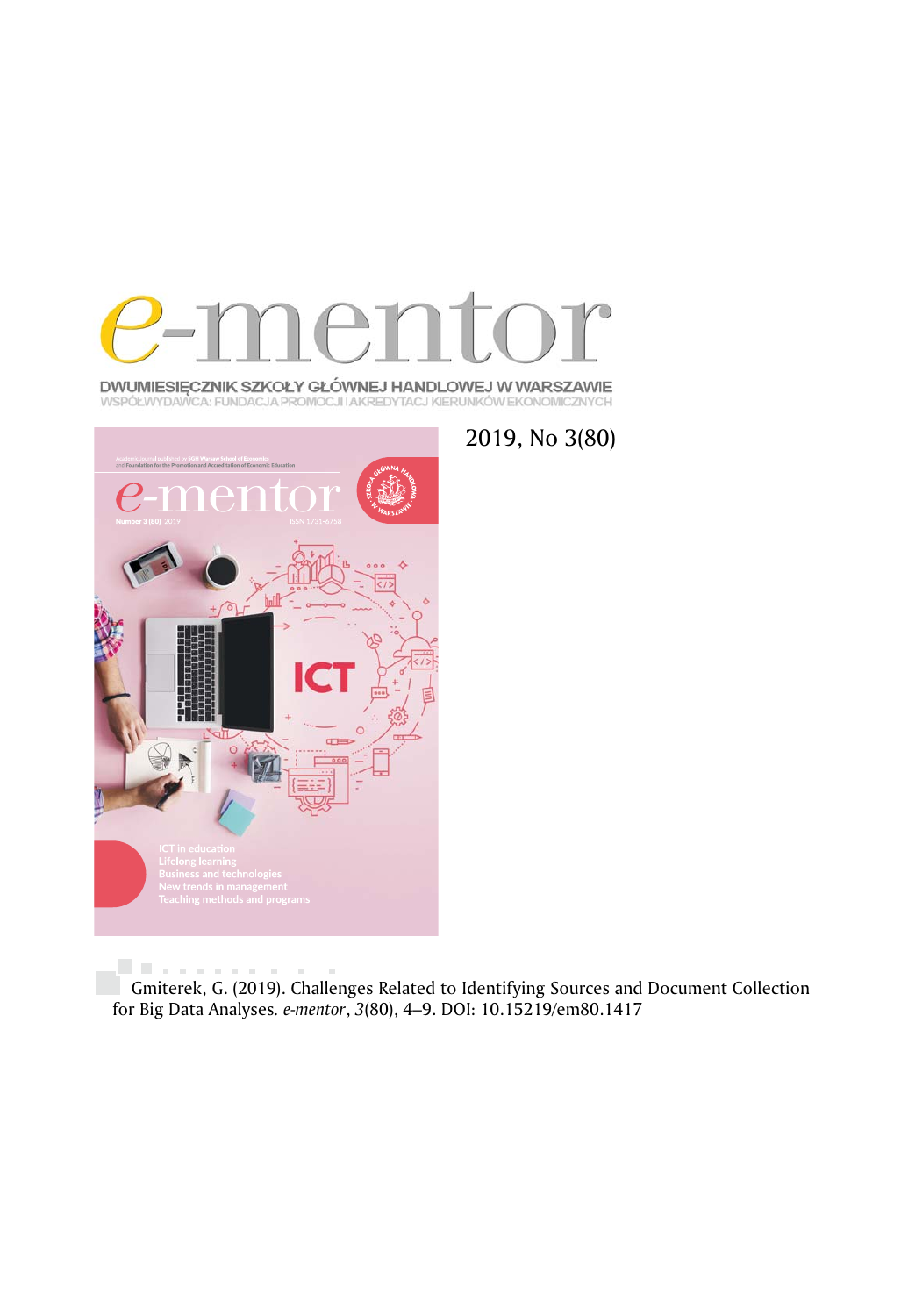

# Challenges Related to Identifying Sources and Document Collection for Big Data Analyses

# *Grzegorz Gmiterek*\*

*For some time now we have been witnessing a gradual but dynamic increase in the volume of information, the existence of which has had an increasing effect on our lives. The amount of digital data generated daily is estimated at 3 trillion bytes, and continues to grow by the day (Global AI Bootcamp, 2018). This is a result of data being generated by various digital platforms, as well as sensors, the internet and the billions of cell phones used every day (Henke et al., 2016). The mass storage capacity of these devices is increasing, and the cost of storing data is declining rapidly. The information overflow which occurred during the first decade of the 21st century was accompanied by phenomena such as the rapid influx of information and knowledge, but also the intensification of information chaos (Babik, 2010, p. 22). The creation of mass information resources is a global phenomenon affecting various areas of life, science, culture, the economy, etc. It is thus no wonder that Płoszajski (2013, p. 6) claims that we are witnessing the advent of a revolution which brings with it unlimited data processing as a result of the exponential growth in computing power, as well as broader and more affordable access to the data.*

For the purpose of this article, the following definition of big data found in the relevant literature is used: *the term is used to refer to data sets which are large in volume and diverse, accumulate in real time, are changing, complex and require the use of innovative technologies, tools and IT methods for the purpose of extracting new and useful knowledge* (Tabakow, Korczak and Franczyk, 2014, p. 141).

# Purpose of the article and methods

The purpose of this article is to analyze selected issues and challenges related to identifying and collecting large volumes of digital information (big data) from the perspective of information science and within the context of applying the tools and resources offered by libraries (primarily research libraries). The research process was qualitative in nature, with a critical analysis of the relevant literature as well as of documents found in technical and specialist press

. . . . . . . . . . . \* University of Warsaw, Poland

and on websites. An important source of knowledge on publications concerned with identifying and collecting large volumes of data was the Library, Information Science & Technology Abstracts database, which contains information on sources from the areas of book science, information science, bibliometry etc. A query was also conducted in the abstract and fulltext databases available via the Chamo discovery system offered by the Warsaw University Library, which integrates the resources from several dozen scientific and thematic sources.

The purpose of the article was also to characterize certain functional tools (in particular discovery systems) and to identify major issues related to sources and searches in the processing, collecting and organizing of large volumes of data, as well as accessibility and classification from the perspective of document typology. An important source of knowledge on the topic was the experience acquired by the author over the course of the research project *Exploring sources of data on the topic of R+D+I activity*, financed via a grant awarded by the National Center for Research and Development and conducted at the Department of Media Information Technologies of the Faculty of Journalism, Information and Book Studies, University of Warsaw. The project was carried out between July 2017 and December 2018 under the supervision of Professor Włodzimierz Gogołek.

Due to article size restrictions, only selected issues have been analyzed in this paper. Not all major issues have been taken into account that a discerning reader could consider meriting analysis (e.g. the typology of sources and search tool classification criteria, information search strategies, the applications and functionalities of tools facilitating automated digital resource collection, using software which adds new functionalities to search engines and browsers). Hence a comprehensive analysis of the issues related to big data source identification, although it would be of much methodological utility, is beyond the scope of this article. However, the author hopes that this topic will be analyzed more extensively in the future.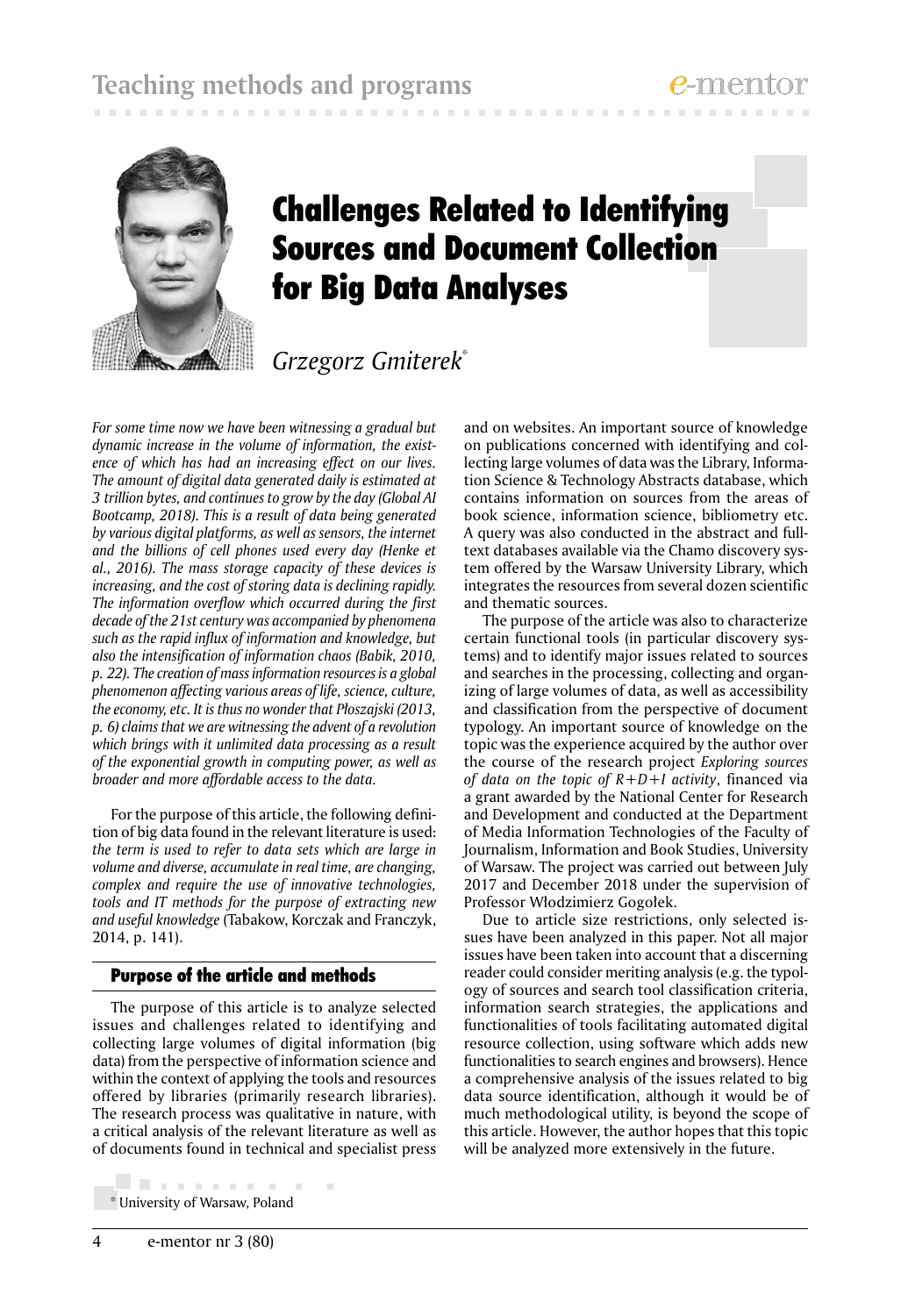### Information science and libraries in the world of big data processing

Big data processing has been at the center of much debate across research publications from various fields. The Web of Science (an abstract and bibliometric database developed by Thomson Reuters) database shows an increase in the number of publications submitted on this topic starting from 2012. These are publications from the fields of computer science, engineering, telecommunications, business, the social sciences, mathematics, medicine, education, environmental protection and information science. In the case of the latter, the major issues appear to be identifying sources, as well as searching, collecting, storing and organizing the large volumes of data, which requires the use of unconventional methods and tools in order to access them (including data located in what is referred to as the deep web). Of utility in this respect is an understanding of effective search methods and strategies, query languages and effective use of the bibliographic, abstract and full-text databases offered by institutions such as libraries. This applies particularly in situations where the large volume of data to be analyzed consists primarily of scientific sources.

Issues related to big data analysis have been discussed in book and information science literature, including articles on the functioning of libraries, methods of organizing resources and information/library processes. Information science is a discipline *concerned with the theoretical and practical aspects of information-related activities, their tools and methods, including, in particular, information systems, informative sources, information sources, methods and tools used in information processes and the information-related behaviors of users of information systems, sources and services* (Sosińska-Kalata and Pindlowa, 2017, p. 725).

It should be noted that Nicholson coined the term *bibliomining* as early as in 2003, referring to the use of data exploration methods by libraries (Nicholson, 2003, p. 146). However, it was not until recently that a marked increase in publications on issues such as big data processing has been observed within the context of information and database management. Even a cursory analysis of the most relevant search results in the Library, Information Science & Technol-

. . . . . . . . . .

ogy Abstracts database demonstrates that there exist numerous publications on big data related to such subjects as social media, IT, AI, digital publications, data exploration and the related software, ontology, metadata and digital libraries.<sup>1</sup> A large proportion of these are publications presenting the idea of big data, but also indicating the challenges and possibilities related to the phenomenon. The issue is also being discussed with increasing frequency on expert portals and blogs (Wójcik, 2016, p. 63), while librarians and information scientists discuss the topic in social media.2 That there is interest in the topic is evident by the increasing popularity of conferences organized in Poland on issues that relate to varying degrees with the processing of large volumes of data.3

Information scientists also describe the issue of developing a methodology to make it possible to effectively identify trends (Świgoń, 2018; Ahmed and Ameen, 2017), as well as the sources of documents and publications for big data processing (Ball, 2013; Cuzzocrea, Simitsis and Song, 2017; Hoy, 2014; Reinhalter and Wittmann, 2014; Tuppen, Rose and Drosopoulou, 2016). In this case, Świgoń (2018, p. 128) defines trends as *primarily technological changes, but also other changes, e.g. social, cultural, environmental, economic, and political, which influence the human infosphere*. The infosphere is also referred to by information scientists as information space, information environment or information networks (Ibid.).

It appears that the issue of identifying trends is to a large extent related to the application of tools, abilities and methods used every day by library employees (especially employees of research and university libraries). The issue is also related to library tools which integrate the ability to search diverse digital resources, which may be part of licensed abstract and full-text bibliographic databases, abstract and bibliometric databases, as well as digital libraries and repositories. The tools offered by libraries constitute one of the fundamental methods of verifying content, which comprises frequently updated, selected literature on a given research problem. It is important to remember that this literature is not only limited to scholarly analyses (expert knowledge on a subject). Libraries, especially research and specialized libraries, offer a range of tools which enable access to various types of data, including what is referred to as gray literature.

<sup>&</sup>lt;sup>1</sup> Based on the results of a search query conducted in the Library, Information Science & Technology Abstracts database on 12.21.2018. The purpose of the search was to find articles related to the term "big data". Information was found on 1262 documents created between 2010 and 2018.

<sup>&</sup>lt;sup>2</sup> An example of this is Facebook, where a number of posts can be found by librarians and information scientists from around the globe.

<sup>3</sup> Recent examples of such conferences include: *Big Data w humanistyce i naukach społecznych* (*Big data in the humanities and social sciences,* 21–22 November 2018, Institute of Library and Information Science of the University of Wrocław); XII edition of the *Automatyzacja Bibliotek* (*Library Automation*) series: *Biblioteki w cyberprzestrzeni: Inspiracje Światowego Kongresu IFLA Wrocław 2017* (*Libraries in Cyberspace: Inspirations of the 2017 IFLA World Congress in Wroclaw,* 13–14 November 2018, Warsaw); *Małopolskie Forum Bibliotek. Biblioteka 2.028. Między nadmiarem a niedostatkiem* (*Lesser Poland Library Forum. Library 2.028. Between excess and deficiency,* 24–26 October, Krakow); *VIII Krajowa Konferencja Naukowa INFOBAZY 2017 – Bazy Danych dla Nauki – dane, wiedza, e-usługi* (*2017 INFOBASES VIII National Scientific Conference – Databases for Science – data, knowledge, e-services,* 11–13 September 2017, Gdansk).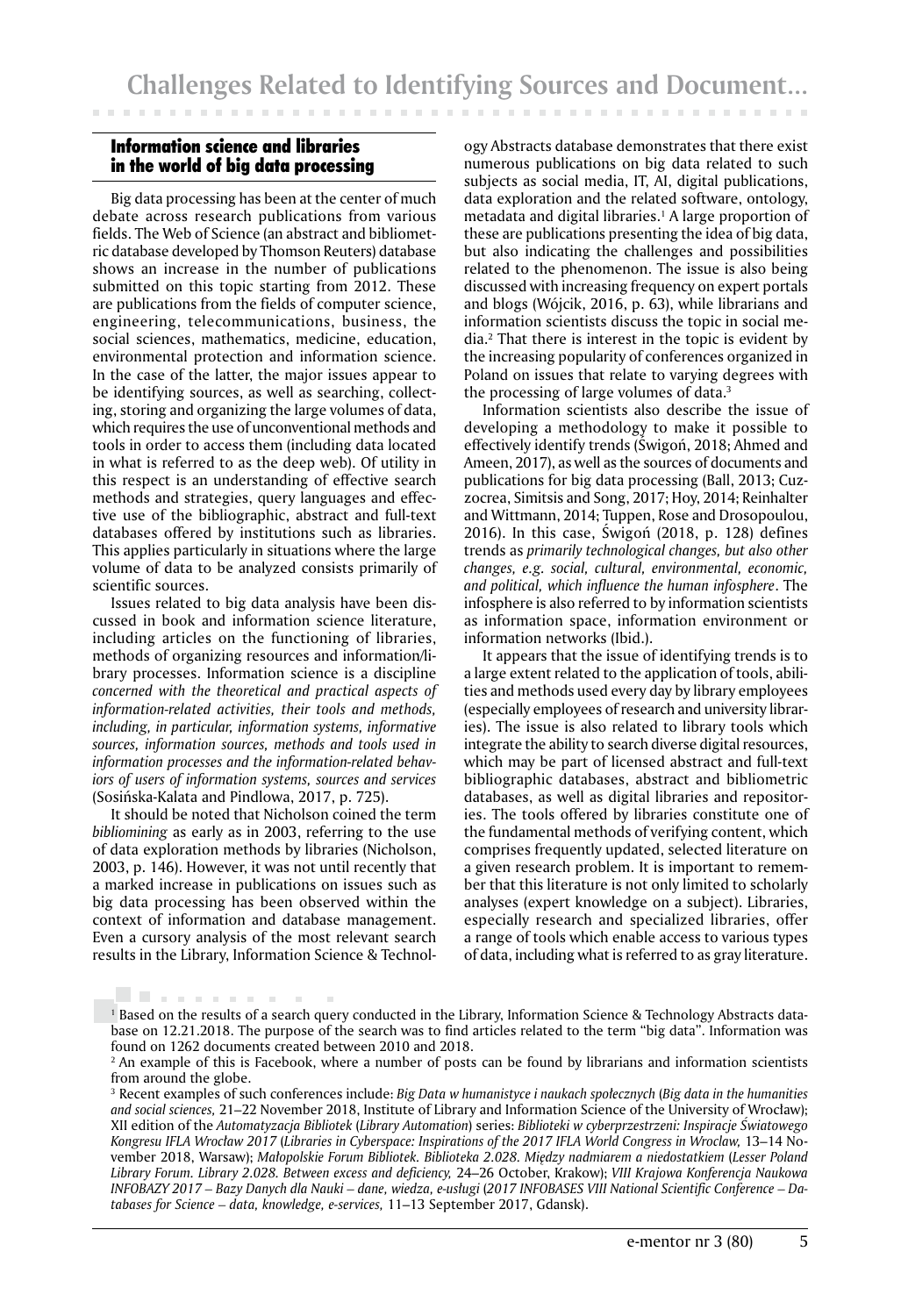Nevertheless, the knowledge on information science possessed by librarians and information specialists may also be of utility, including the knowledge of internet search engine trends, methods of determining search and data collection strategies and sources of various types and applications. The claim expressed in an Onet.pl interview by Wiesław Cetera, one of the researchers responsible for the project *Exploring sources of data on B+R+I activity*, according to which "data processing is at the center of attention during design work and is a pivotal part of the system used in the project, but it all begins with people – information scientists who can steer exploration in the right direction," thus appears valid. "They determine where we can expect to find useful data. It is necessary to reach them" (Żemła, 2018). Naturally, depending on the research problems and areas in which a user would like to explore sources, a different search and identification strategy will be implemented and other tools will be used. This may constitute a heuristic method of source identification and document searching.

#### Discovery systems and identifying document sources for big data analyses

From the perspective of identifying research articles or documents, collecting them for further big data analyses, as well as using accurate and up-to-date data for determining long-term development trends, it appears important to use the functionalities offered by tools referred to as discovery systems. These enable quick discovery and convenient retrieval of sources available in a given library (or library group). Discovery systems enable integrated searches in multiple sources at one time, e.g. full-text databases, bibliographic databases, bibliographic and abstract databases, digital libraries and archives, library catalogs, as well as blogs, websites and themed resource guides – LibGuides.<sup>4</sup> Example institutions which make extensive use of the above include the Villanova University Library in the USA5 and the Oxford University library.6

As mentioned earlier, discovery systems are currently also used to develop tools which integrate information on sources from several institutions, both traditional and digital. The Lublin Virtual Library is one such case, as it enables users to search library catalogs of databases, commercial full-text bibliographic and abstract databases, as well as open access resources. The project was developed based on the Primo system

 $\sim$  10

created by ExLibris.7 It is worth noting that discovery systems are analyzed in the relevant literature both within the context of discovery interfaces and discovery services. The solution in question constitutes software which is installed in addition to the document information access tools offered by a given library and utilizes cloud computing (Skórka, 2017, p. 136). Modern discovery systems include such open source solutions as VuFind (used by the aforementioned Villanova University library) and commercial solutions like Primo ExLibris and Chamo Discovery.8

A distinctive feature of the above systems is that they offer users advanced search options and faceted management of relevant search results. Facets in this case refer to the attributes of the searched documents. Using facets can help narrow down search results within a single category, organized according to a criterion available in the faceted navigation function, such as author, collection, language, type of document, date etc. As emphasized by Laura Morse from the Open Discovery Initiative and Harvard University, *discovery systems are of extreme significance to the research ecosystem* (NISO, 2014). They enable users to find the most up-to-date sources of knowledge created by researchers from around the world. What is more, such tools constitute a fundamental method of verifying content, which comprises frequently updated, selected literature on a given research problem and the accompanying metadata.

It is also worth noting that individual bibliographic, bibliographic-abstract and full-text databases also offer the aforementioned faceted navigation function. In addition, some of these databases (e.g. Science Direct) offer the option to bulk download entire texts or export search results as publication metadata into a calculation sheet or bibliography manager tool (e.g. IEEE Xplore Digital Library enables exporting search results containing the detailed metadata of publications and their abstracts as CSV files).

#### Typology of identified documents

Within the context of identifying large volumes of data it is worth giving at least a cursory review of the issue of the typology or organization of the documents to be processed. A suitable typology may render it easier to organize the collected content and the subsequent data analysis and result interpretation. Articles to be processed come from various sources,

. . . . . . . . . . .

<sup>4</sup> More information on LibGuides can be found in Derfert-Wolf, L. (2011). Specjalista informacji 2.0? Bibliotekarz dziedzinowy 2.0? Nowa forma przewodników po zasobach – LibGuides. *Biuletyn EBIB*, *119*(1). Retrieved from http:// tiny.cc/4grhcz

<sup>5</sup> Villanova University. (n.d.) *Falvey*. *Memorial Library*. Retrieved 01.18.2019 from https://library.villanova.edu/

<sup>6</sup> Bodleian Libraries. University of Oxford. Search Oxford's Libraries Online. (n.d.) Retrieved 9.08.2019 from https:// www.bodleian.ox.ac.uk/

<sup>7</sup> Lubelska Biblioteka Wirtualna. (n.d.) Retrieved 9.08.2019 from http://projektlbw.lublin.eu/

<sup>&</sup>lt;sup>8</sup> More information on discovery systems, their features and functionalities can be found in the doctoral dissertation of Dominika Paleczna. The dissertation is available in the electronic repository of Warsaw University. Paleczna, D. (2016). *Aspects of Designing and Evaluation of Library Information Systems at the beginning of the 21st century*. Retrieved from https://depotuw.ceon.pl/handle/item/1531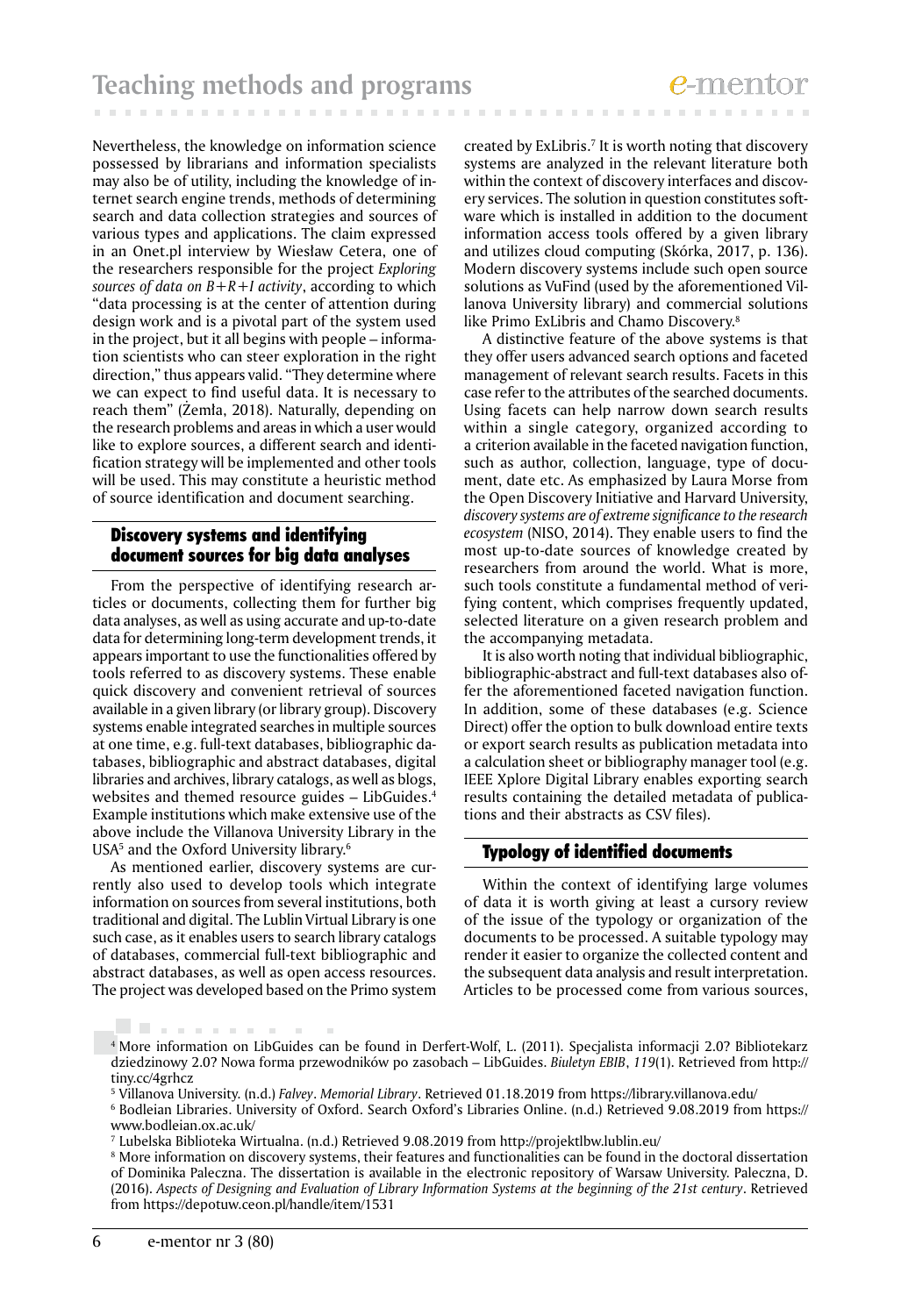e.g. blogs, microblogs, forums, information portals, RSS channels, data wholesalers (see Busłowska and Wiktorzak, 2014, pp. 2491–2493; Drosio and Stanek, 2017, p. 107; Maślanowski, 2015, p. 168; Rodak, 2017; TQMSOFT, 2018). The data typically processed today come from various meters, sensors, logs, GPS devices, as well in the form of sequences of clicks on websites (Burnet-Wyrwa, 2017, p. 47). These may to a large extent constitute open-access data (Otwarte Dane, n.d.).

Resources which are to be processed may be external or internal, historical or current. The diversity of documents in big data analyses is thus a key issue, particularly in the case of processing unstructured data sets. To be more precise, it is important to note that currently more than 90% of information is recorded in an unstructured form (Kim, Trimi and Chung, 2014, p. 78).

The document typology used by a researcher can be based on content (e.g. industry-related, research, education, official, social), form of presentation, file format, method of access (including the degree of openness and confidentiality, availability in the surface and deep web), relevance, completeness, multimedia use and being up-to-date with regard to the information contained. In the case of identifying resources for big data processing, the classical typology can also be applied, which refers to the traditional division of sources into primary, secondary and derivative. This typology takes into account the origins of sources, the way they were created and the degree to which they have been processed. A distinctive feature of primary sources is that their content remains in the original form envisioned by the author. Secondary sources are created based on primary or derivative sources and reflect their features in terms of content (Głowacka, Jarocki, Kowalska, Kurkowska and Pamuła-Cieślak, 2016, p. 190). Derivative sources contain information on primary and secondary sources. Their distinctive feature is that they enable readers to learn about the content of the other two types of sources (Ibid.). Examples of derivative sources include bibliographic descriptions and bibliographies, documentation descriptions and thematic compilations (Hancko, 1972, pp. 18–26). However, in today's world, these are also abstract databases and publications, RSS channels, information bulletins, guides and other types of sources.

## Open access to resources and collecting large volumes of data

One of the purposes of research libraries is to collect high-quality library resources. This implies that such institutions should create spaces where knowledge is collected and made available as part of historical collections, as well as being contained in the latest, up-to-date information sources (Materska, 2016a, p. 65). However, it should be noted that, in the case of digital sources available via libraries, the number of documents possible to be downloaded by a user for the purpose of further processing is

frequently limited. In the case of license-based databases offered by libraries, their terms of service frequently clearly specify how many sources can be downloaded (regardless of whether a discovery system, individual database interfaces or other library resources are used). Importantly, such terms of service may be relatively restrictive, depending on the library and the type of sources it offers. An example of this is the website of the Warsaw University Library, which contains a provision which states that it is permissible to download *"*PDF and other available files using the publisher's platform functions, but only for personal, private, scientific, educational and research use"(Warsaw University Library, n.d.). The "mass and automatic (with the use of software) downloading of files and other data" is prohibited (Ibid.).

Open access to digital resources appears to be of high importance in modern big data analyses; for example, within the context of the content of a large portion of digital libraries and repositories, as well as certain full-text and abstract databases. Naturally, the above only applies if the terms and conditions of using such sources do not impose restrictions on downloading large amounts of data. It is also important to note that the open access movement emphasizes free access to the results of publicly-funded research. This finds confirmation in the recommendation contained in the 2005 OECD Report, for example, according to which governments should recoup research costs by, among other methods, sharing research results as broadly as possible (OECD, 2005). In addition, institutions which finance research demand with increasing frequency that study results be available on an open-access basis. Such solutions are utilized by the European Commission and the European Research Council, for example. The Horizon 2020 framework program and its guidelines exemplify this approach. Open access, which is the free online sharing of research information and study data, as well as the ability to reuse them in the future, is considered by these guidelines an important aspect of the process of sharing project results (European Commission, 2018). As noted correctly by Materska (2016b, p. 51), *at the current stage the policy for open access to scientific publications is promoted as obligatory in relation to materials and data created in the process of publicly-funded research*.

In light of the above and within the context of using scientific and technical sources for the purpose of big data processing, the concept of open public sector data is also important, as is the ability to reuse such data (e.g. for research purposes). It is worth noting that the concept of sharing public data is in line with the guidelines of the European Commission (Directive 2013/37/EU of the European Parliament and of the Council, 2013; Otwarte Dane, 2018). The idea of openness applies in particular to collecting and sharing data whose creation involved public funding. Such data may be used, processed and published, provided that their source is indicated and that further distribution of content based on that data follows the same rules (Pawełoszek, 2014, p. 456).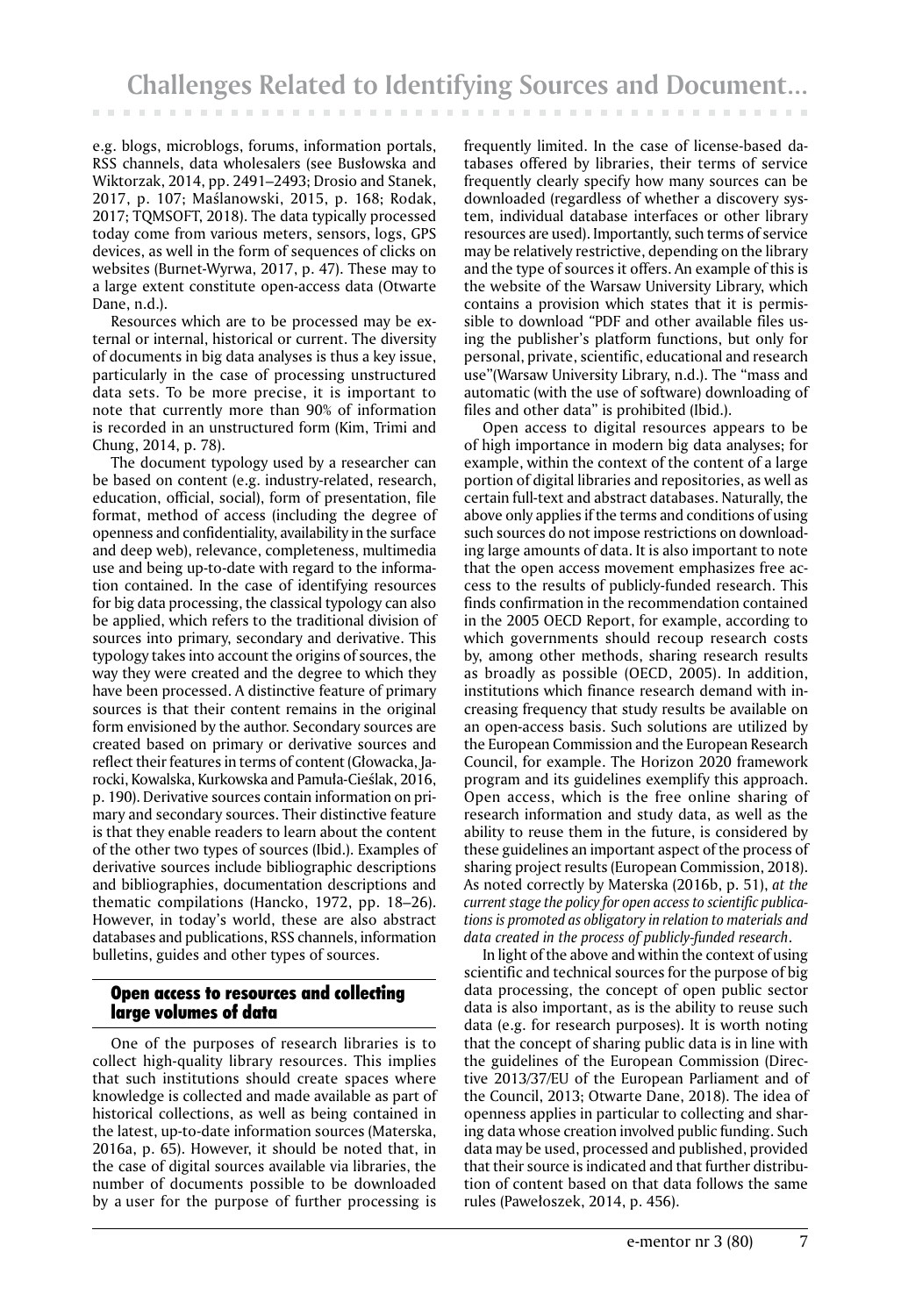#### Summary

We are currently witnessing a gradual increase in the demand for specialists in big data analysis and processing (e.g. big data scientists, big data architects and big data analysts).9 This applies to structured, partially structured and unstructured data contained within scattered databases, file collections, portals, libraries, repositories and digital archives, on websites and online forums, relayed via streams, in social media and other online sources. In identifying and collecting resources, certain issues and challenges related to information science can be identified, as well as certain legal and tool-related (including IT) issues. Bibliologists, information scientists and librarians certainly possess knowledge and skills related to specialist sources of information. Moreover, librarians possess the tools to effectively facilitate the process of finding documents which are most relevant to a given search query. Their knowledge of how to identify and collect documents for the purpose of big data processing can in many cases prove invaluable.

#### References

Ahmed, W., & Ameen, K. (2017). Defining big data and measuring its associated trends in the field of information and library management. *Library Hi Tech News*, *34*(9), 21–24. DOI: https://doi.org/10.1108/LHTN-05-2017-0035

Babik, W. (2010). O natłoku informacji i związanym z nim przeciążeniu informacyjnym. In J. Morbitzer (Ed.), *Człowiek-Media-Edukacja* (pp. 21–27). Kraków: Katedra Technologii i Mediów Edukacyjnych Uniwersytetu Pedagogicznego w Krakowie.

Ball, S. (2013). Managing big data: what's relevant? *AALL Spectrum, 18*(2), 25–27.

Biblioteka Uniwersytecka w Warszawie. (2019). *Zasady wykorzystania baz*. Retrieved from https://tinyurl. com/y5eepvqz

Bodleian Libraries. University of Oxford. Search Oxford's Libraries Online. (n.d.). Retrieved 8.09.2019 from https://www.bodleian.ox.ac.uk/

Burnet-Wyrwa, W. (2017). Big Data – wyzwanie dla rachunkowości zarządczej. *Studia Ekonomiczne. Zeszyty Naukowe Uniwersytetu Ekonomicznego w Katowicach, 341*, 45–53.

Busłowska, E., & Wiktorzak, A.A. (2014). Przetwarzanie i analizowanie dużych ilości danych, *Logistyka*, *6*, 2490–2496.

Cisek, S. (2017). *Podstawy teorii i metodologii informatologii*. Retrieved from https://tinyurl.com/y6lc7ezn

Clarivate Analytics. (2019). *Web of Science. Quick reference guide*. Retrieved from https://tinyurl.com/y4u8qf6c

Cuzzocrea, A., Simitsis, A., & Song, I. (2017). Big Data Management: New Frontiers, New Paradigms*. Information Systems, 63*, 63–65. DOI: https://doi.org/10.1016/ j.is.2016.07.002

 $\sim$ 

Derfert-Wolf, L. (2011). Specjalista informacji 2.0? Bibliotekarz dziedzinowy 2.0? Nowa forma przewodników po zasobach – LibGuides. *Biuletyn EBIB*, *119*(1). Retrieved from https://tinyurl.com/y3nbbwe7

**CONTRACTOR** 

Drosio, S., & Stanek, S. (2017). Big Data jako źródło informacji rozszerzające funkcjonowanie systemów wspomagania decyzji w zarządzaniu kryzysowym. *Zeszyty Naukowe Politechniki Częstochowskiej. Zarządzanie, 26*, 107–120.

European Parliament. (2013). *Dyrektywa Parlamentu Europejskiego i Rady 2013/37/UE z dnia 23 czerwca 2013 roku*. Retrieved from https://tinyurl.com/y5l7ky78

European Commission. (2018). *Open Access to scientific information*. Retrieved from https://tinyurl.com/y4tptjrw

Global AI Bootcamp. (2019). Retrieved from https://tinyurl.com/y68ltmsj

Głowacka, E., Jarocki, M., Kowalska, M., Kurkowska, E., & Pamuła-Cieślak, N. (2016). Współczesne źródła informacji. In W. Babik (Ed.), *Nauka o informacji* (pp. 189–214). Warszawa: Wydawnictwo SBP.

Hancko, R. (1972). *Zarys wiadomości o dokumentach*. Warszawa: Centralna Biblioteka Wojskowa.

Henke, N., Bughin, J., Chui, M., Manyika, J., Saleh, T., Wiseman, B.I., & Sethupathy, G. (2016). *Report McKinsey Global Institute. The age of analytics: Competing in a datadriven world. McKinsey Global Institute*. Retrieved from https://tinyurl.com/yb7vytkg

Hoy, M.B. (2014). Big Data: An Introduction for Librarians. *Medical Reference Services Quarterly, 33*(3), 320–326. DOI: https://doi.org/10.1080/02763869.2014.925709

Kim, G-H., Trimi, S.,& Chung, J-H. (2014). Big-Data Applications in the Government Sector. *Communications of the ACM*, *57*(3), 78–85. DOI: 10.1145/2500873

Lubelska Biblioteka Wirtualna. (2019). Retrieved from http://projektlbw.lublin.eu/

Materska, K. (2016a). Biblioteka akademicka jako element infrastruktury naukowej w cyfrowym świecie danych, informacji i wiedzy. In H. Brzezińska-Stec, & J. Żochowska (Eds.), *Biblioteki bez użytkowników…? Diagnoza problemu* (pp. 53–68). Białystok: Wydawnictwo Uniwersytetu w Białymstoku.

Materska, K. (2016b). Aktualność koncepcji zarządzania informacją w dobie big data – perspektywa informatologa. In S. Cisek (Ed.), *Inspiracje i innowacje: zarządzanie informacją w perspektywie bibliologii i informatologii* (pp. 47–59). Kraków: Biblioteka Jagiellońska.

McKinsey & Company, (2016). *Raport o zaawansowanej analizie danych i Big Data.* Retrieved from https://tinyurl. com/y2px289n

Maślanowski, J. (2015). Analiza jakości danych pozyskiwanych ze stron internetowych z wykorzystaniem rozwiązań Big Data. *Roczniki Kolegium Analiz Ekonomicznych, 38*, 167–177.

Nicholson, S. (2003). The Bibliomining Process: Data Warehousing and Data Mining for Library Decision-Making. *Information Technology and Libraries, 22*(4), 146–151.

NISO, (2014). *NISO Launches Open Discovery Initiative (ODI) Standing Committee*. Retrieved from https://tinyurl. com/y5tmtled

. . . . . . . . . 9 Recent job market research demonstrates that there has been a gradual increase in the demand for staff possessing high analytical skills related to data source identification, big data exploration and analysis and using the results of such analyses in decision-making processes in various areas of economic activity (the demand for such specialists may grow by as much as 12% per year, and in the U.S. alone, between 2 and 4 million jobs will be created for such professionals in the following decade) (see McKinsey & Company, 2016).